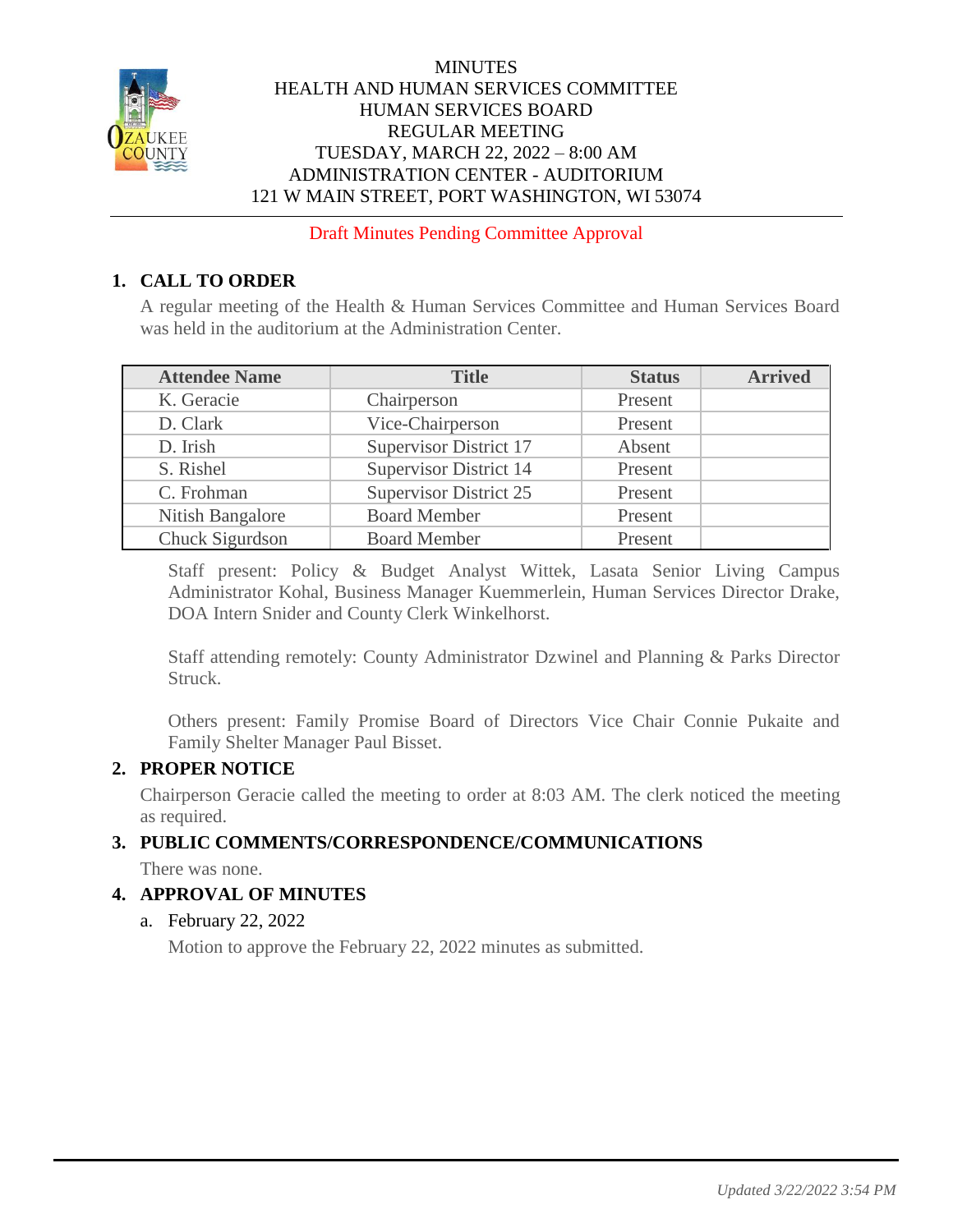| HEALTH AND HUMAN SERVICES COMMITTEE |                                                       |  |
|-------------------------------------|-------------------------------------------------------|--|
| <b>RESULT:</b>                      | <b>APPROVED [UNANIMOUS]</b>                           |  |
| <b>MOVER:</b>                       | D. Clark, Vice-Chairperson                            |  |
| <b>SECONDER:</b>                    | S. Rishel, Supervisor District 14                     |  |
| <b>AYES:</b>                        | Geracie, Clark, Rishel, Frohman, Bangalore, Sigurdson |  |
| <b>ABSENT:</b>                      | Irish                                                 |  |

# **HUMAN SERVICES BOARD**

### **5. PUBLIC HEARING**

*The Human Services Board of Ozaukee County will conduct a 2nd public hearing regarding its Community Development Block Grant – CLOSE funded projects, which include the Renovation of Lasata Heights Senior Apartments, and ADA Improvements at the Parks.* 

Chairperson Geracie opened the Public Hearing at 8:04 AM.

a. An update on the status of the Community Development Block Grant (CDBG) project is provided, including an overview of project activities completed to date, and activities remaining to be completed.

Mr. Wittek provided an update on the Lasata Heights Senior apartment renovations. Mr. Struck provided the update on the ADA improvements at HH Peters Youth Building.

b. An update on the status of residential and/or business displacement and relocation assistance activities required as a result of the CDBG project was provided.

A status update was given by Ms. Kuemmerlein on the moving of the residents.

c. The public attending this meeting are offered an opportunity to provide input and feedback on the CDBG project activities.

There was no public present to speak at the public hearing.

Chairperson Geracie closed the Public Hearing at 8:10 AM.

#### **6. DISCUSSION ITEMS:**

a. Community Development Block Grant (CDBG) Homeless Shelter Update- Family Promise

Mr. Wittek provided an overview on the Homeless Shelter noting the preconstruction meeting was held last week. Family Promise is working with the City of Port Washington on the Conditional Use Permit needed. Potential start of demo in April.

Mr. Bisset provided a summary of the meetings held, housing plans, staffing process, and shared a rendering of the shelter.

Ms. Pukaite reported on the recruitment for the Executive Director.

### **HEALTH & HUMAN SERVICES COMMITTEE**

### **7. LASATA CAMPUS**

### *a. Discussion Items:*

### 1. Annual State Survey

Ms. Kohal reported that overall there were four low level citations. She reviewed the opportunities that are available.